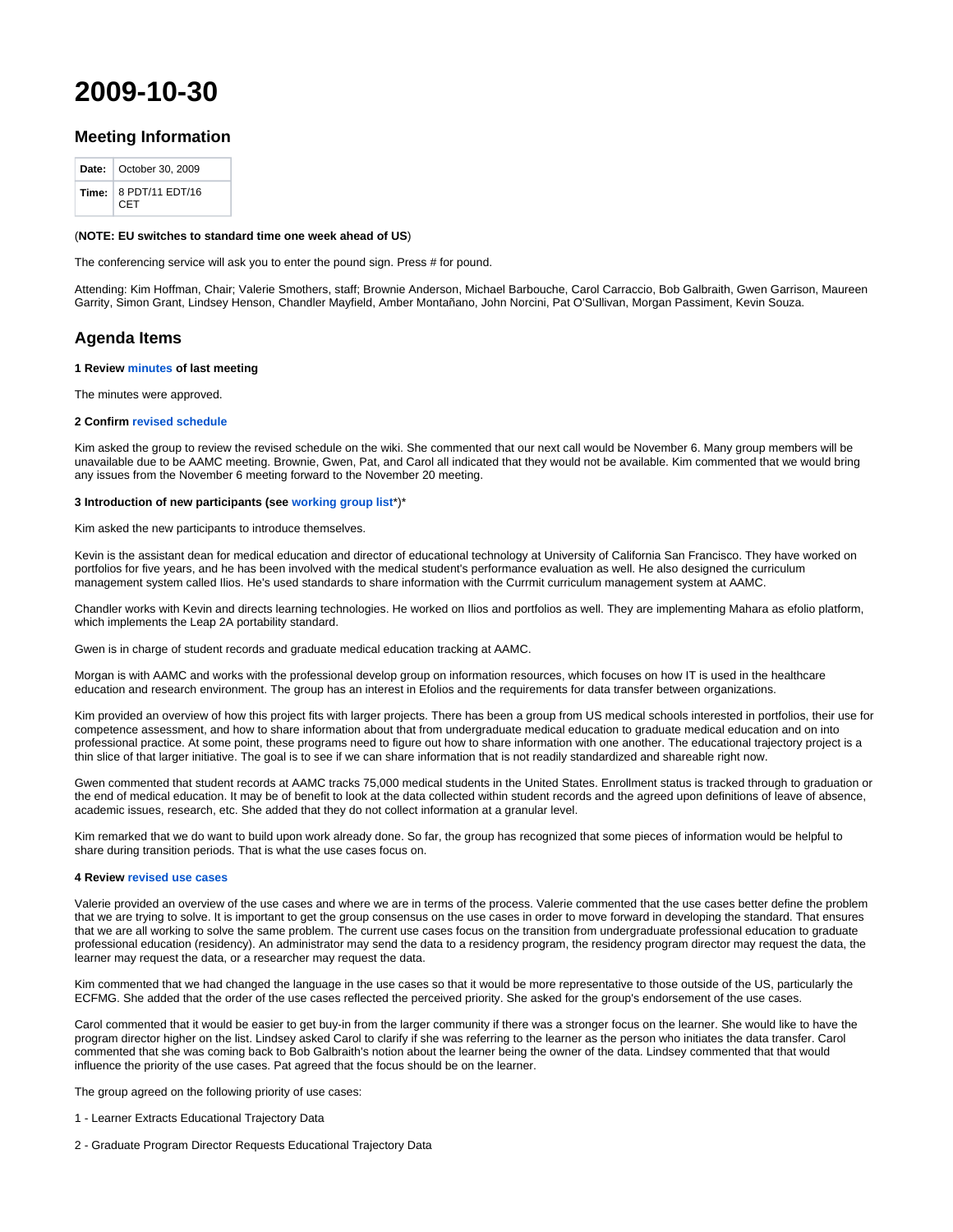#### 3 - Researcher Compiles and Examines Educational Trajectory Data Looking for Trends

## 4 - Administrator Sends Educational Trajectory Data to a Graduate Program

Simon commented that there would be issues around the degree of anonymization when the data is used for research purposes. EDTR 4 is fundamentally different than the other use cases.

The group agreed with the re-ordered priority and content of the use cases. No additional use cases were suggested.

#### **5 Open discussion**

Kim asked the group to turn to the recurring conversation around data related to coursework. There have been several conversations about whether or not would be helpful to annotate the coursework a student completes to compare like courses and get a better sense of what students have participated in. Another perspective is that it's more important to see whether student is fully participating in the curriculum.

Valerie commented that currently in the data analysis spreadsheet the full academic load tab has been the subject of much debate. Hours for different formats have been suggested, indicators as to whether or not the individual is enrolled part-time or full-time, etc. It's not clear what would be most helpful to students or residency program directors.

Lindsey commented that contact hours are all over the map within the US medical schools. She questioned how helpful it would be to know number of contact hours and the number of hours devoted to different formats.

John commented that what the spreadsheet proposes is right for schools accredited by the LCME. However, outside of the US, there is even greater variability. It would be nice if there were a core set of markers could be applied internationally.

Kevin asked if there were ways to equate curriculum of schools outside of the United States with those within the US. He asked whether granular detail was needed for each US and Canadian graduates.

Simon commented that there were two different questions. One was an issue of what is mandatory and what is not. Together is what to do with the data and how you collect it. He recommended that those planning to use the data give a description of what they need and how it will be used.

Kim asked John to talk a little bit about the variability among international medical schools. John commented that people often ask about the quality of different schools in different countries. It's very difficult to generate comparability. Even schools that are attempting to emulate the US medical education system, comparability is quite challenging. A set of definitions might be useful.

Kim asked if there are any lessons to be learned from current data collection efforts underway at AAMC.

One replied that they don't keep records because of the variability among medical schools. Brownie commented that they do have confidential information in the graduate questionnaire regarding where students to clerkships, but they are not ability to share that information.

Lindsey commented that ultimately we wanted document focusing on achievement of competence. We have stepped back and come up with a manageable project: the educational trajectory. She expressed concerns that we were getting bogged down in trying to transmit clerkship details and is developing an international version of Currmit. She added that the efforts of these details seem to be taking us off track

Kim commented that we've plenty of work to do in the other tabs. One way to approach the problem is to say that if it needs additional work, we will not include it in the first draft of the specification.

Carol commented that from the learner perspective, extracurricular activities are the advantage. It's what is beyond the coursework that makes them unique.

Valerie suggested involving a student organization to better get the learner perspective included in our work. Brownie suggested working with the organization of student representatives at AAMC. Maureen agreed that would be good group to include.

Kim summarized that we have more work around data definitions, sharing information, and that we will put full academic load on hold for now. This is consistent with the focus on learner driven use cases. In addition, we will invite student participation. Brownie will identify leaders and OSR. The other group to involve would be the organization of residency representatives. They have gone through similar process and could speak to what would be valuable.

Kim asked if there were similar groups outside US. John replied that there is an international group of student representatives as well. Kim commented that we could devote a future call to getting their reaction.

Kim asked Maureen to introduce herself. Maureen replied the she's the dean of students at the University of Colorado at Denver. She is the vice chair of the national group on student affairs and his chairing a group on the medical students performance evaluation. The group is struggling with that letter, and there may be value in a cross conversation. Kim recommended finding a time when she, Maureen and Valerie can talk.

## **Decisions**

- The group agreed on the following priority of use cases:
- 1 Learner Extracts Educational Trajectory Data
- 2 Graduate Program Director Requests Educational Trajectory Data
- 3 Researcher Compiles and Examines Educational Trajectory Data Looking for Trends
- 4 Administrator Sends Educational Trajectory Data to a Graduate Program
	- The group agreed to invite representation from the AAMC organization of student representatives.
	- Transmitting details of full academic load will be on hold for the time being.